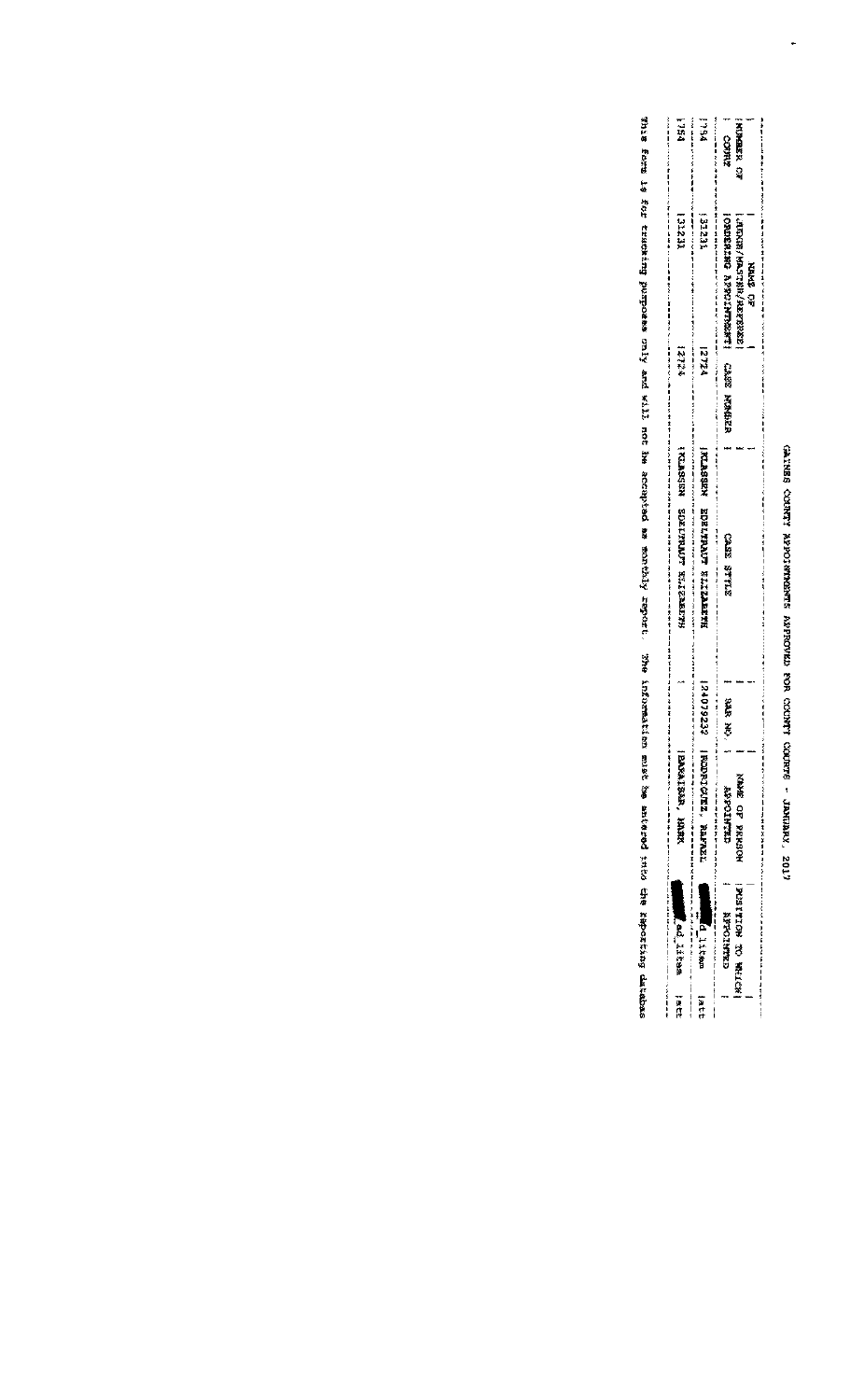## TEXAS COURTS



 $\frac{1}{\sqrt{2}}\left( \frac{1}{\sqrt{2}}\right) \left( \frac{1}{\sqrt{2}}\right) \left( \frac{1}{\sqrt{2}}\right) \left( \frac{1}{\sqrt{2}}\right) \left( \frac{1}{\sqrt{2}}\right) \left( \frac{1}{\sqrt{2}}\right) \left( \frac{1}{\sqrt{2}}\right) \left( \frac{1}{\sqrt{2}}\right) \left( \frac{1}{\sqrt{2}}\right) \left( \frac{1}{\sqrt{2}}\right) \left( \frac{1}{\sqrt{2}}\right) \left( \frac{1}{\sqrt{2}}\right) \left( \frac{1}{\sqrt{2}}\right) \left$ 

Home Add New Record Import XML Reports Data Manageme

i,

| <b>Current Status:NEW RECORD</b> |                      |                          |
|----------------------------------|----------------------|--------------------------|
| $Save$ $\left[$ Cancel $\right]$ |                      |                          |
| Reporting period                 |                      |                          |
|                                  |                      |                          |
| ₹i Month                         | Jan                  | $\bullet$                |
| in Year                          | 2017                 | $\vert \mathbf{r} \vert$ |
| Reportable Activity              |                      |                          |
| ty Type of Activity              | Appointment          | $ \cdot $                |
| (v) No Activity                  | $\Box$               |                          |
| Y. Court                         | County Court         | $\lfloor$ , $\rfloor$    |
| <b>G</b> Judge                   | Keyes, Tom           | $\left  \cdot \right $   |
| <b>OR</b><br>te Visiting Judge   | Select               |                          |
| Case Details                     |                      |                          |
| 1) Case Number                   | 2724                 |                          |
| ka Case Style                    | PROBATE GUARDIANSHIP |                          |
|                                  |                      |                          |
|                                  |                      |                          |
|                                  |                      |                          |
|                                  |                      |                          |
|                                  |                      |                          |
|                                  |                      |                          |
| Appointee details                |                      |                          |
| <b>El Texas Attorney</b>         | $\overline{J}$       |                          |
| f,                               |                      |                          |